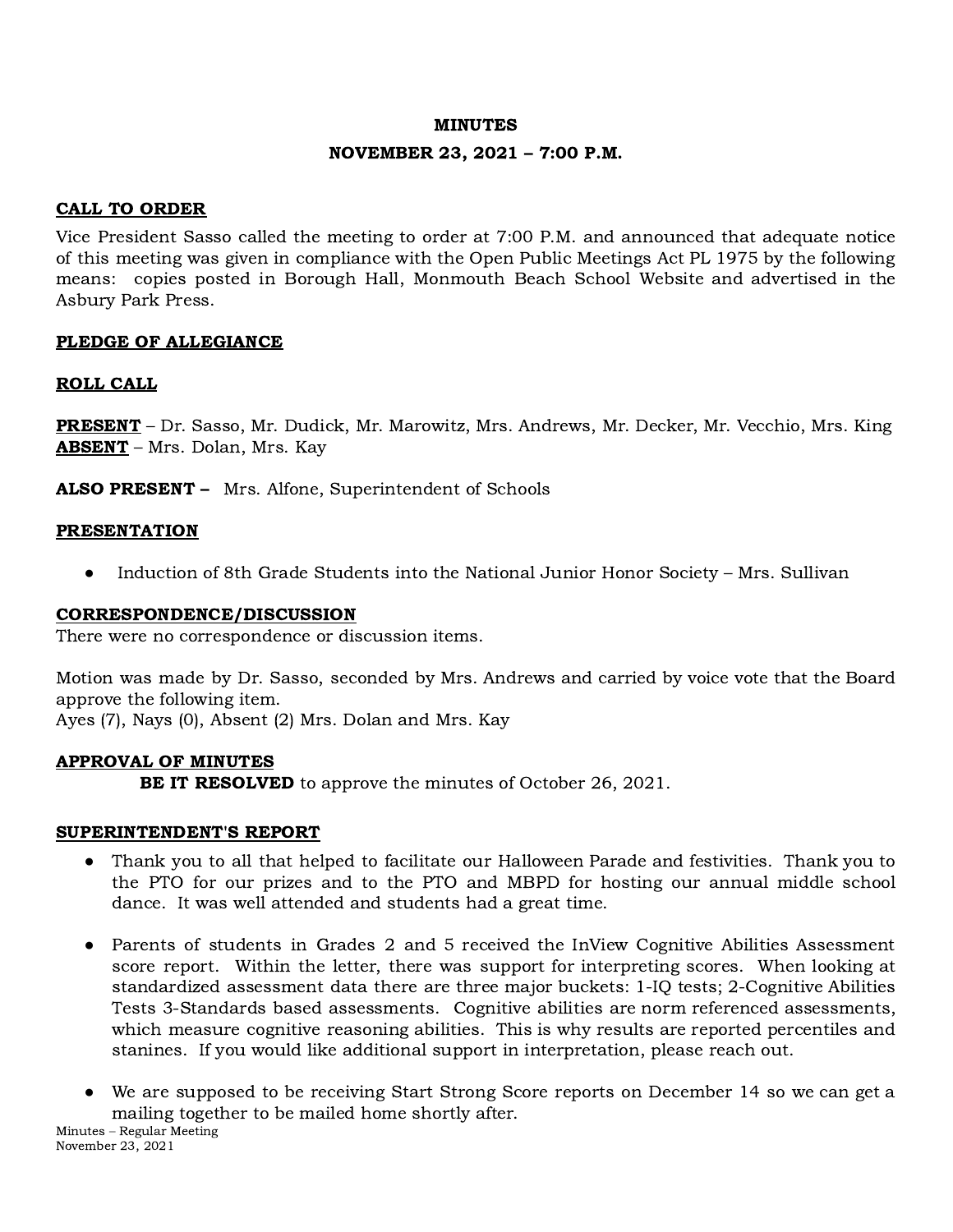# SUPERINTENDENT'S REPORT (continued)

- Wellness Warriors have another event coming up on December 7 from 3-4 pm. Tree Hugger event which will feature an artist, yoga, and an Oak tree planting. The first event, Ninja Warriors, was very well attended with over 50 students coming. Thank you to the PTO for sponsoring this event.
- Conferences are being held this week. Thank you for coming and taking an active interest in your child's education. We appreciate and look forward to these opportunities to dialogue with you regarding your child's progress.
- The PTO will be conducting a Holiday Boutique on November 29 and 30 for students in grade PK-5. Information was sent home this week.
- Winter Sports are underway with our Cheerleading, Boys Basketball Team, and Girls Basketball teams. Tryouts for boys and girls basketball will be held on Monday and Tuesday: Boys from 3 - 4:30 and Girls from 4:30 - 6 both days. For this season, we are again asking parents to provide transportation to away games due to lack of bussing across the state for athletics. Parents will be permitted to attend home and away games as long as they are masked entering all buildings and not symptomatic or positive for COVID-19.
- Please continue to be vigilant regarding your child's health. We are entering the colder, indoor months and with that comes an increase in illnesses. If your child is symptomatic, please keep them home until you can determine if the situation could be COVID-related. If you are keeping your child home due to potential COVID-19 symptoms, please reach out to me to arrange virtual instruction. Virtual instruction can only be utilized for COVID-related illnesses and exclusions.

Mrs. Alfone - I just want to take a moment and express to you all how thankful I am to be a part of the Monmouth Beach School community. We all have so much to be thankful for this holiday season and I would be remiss if I didn't recognize my gratitude for all that our teachers, students, and families do for the success of our school community. Have a wonderful Thanksgiving.

Motion was made by Dr. Sasso, seconded by Mrs. Andrews and carried by voice vote that the Board approve the following items  $(A - F)$ .

Ayes (7), Nays (0), Absent (2) Mrs. Dolan and Mrs. Kay

A. BE IT RESOLVED to approve the following statistical information:

|              |    |           | TULAT 400 |           |    |
|--------------|----|-----------|-----------|-----------|----|
| Preschool    | 39 | Grade 3-1 | 14        | Grade 6-1 | 13 |
| Kindergarten | 16 | Grade 3-2 | 15        | Grade 6-2 | 14 |
| Grade 1-1    | 09 | Grade 4-1 | 13        | Grade 7-1 | 12 |

# Student Enrollment as of October 29, 2021

Total 250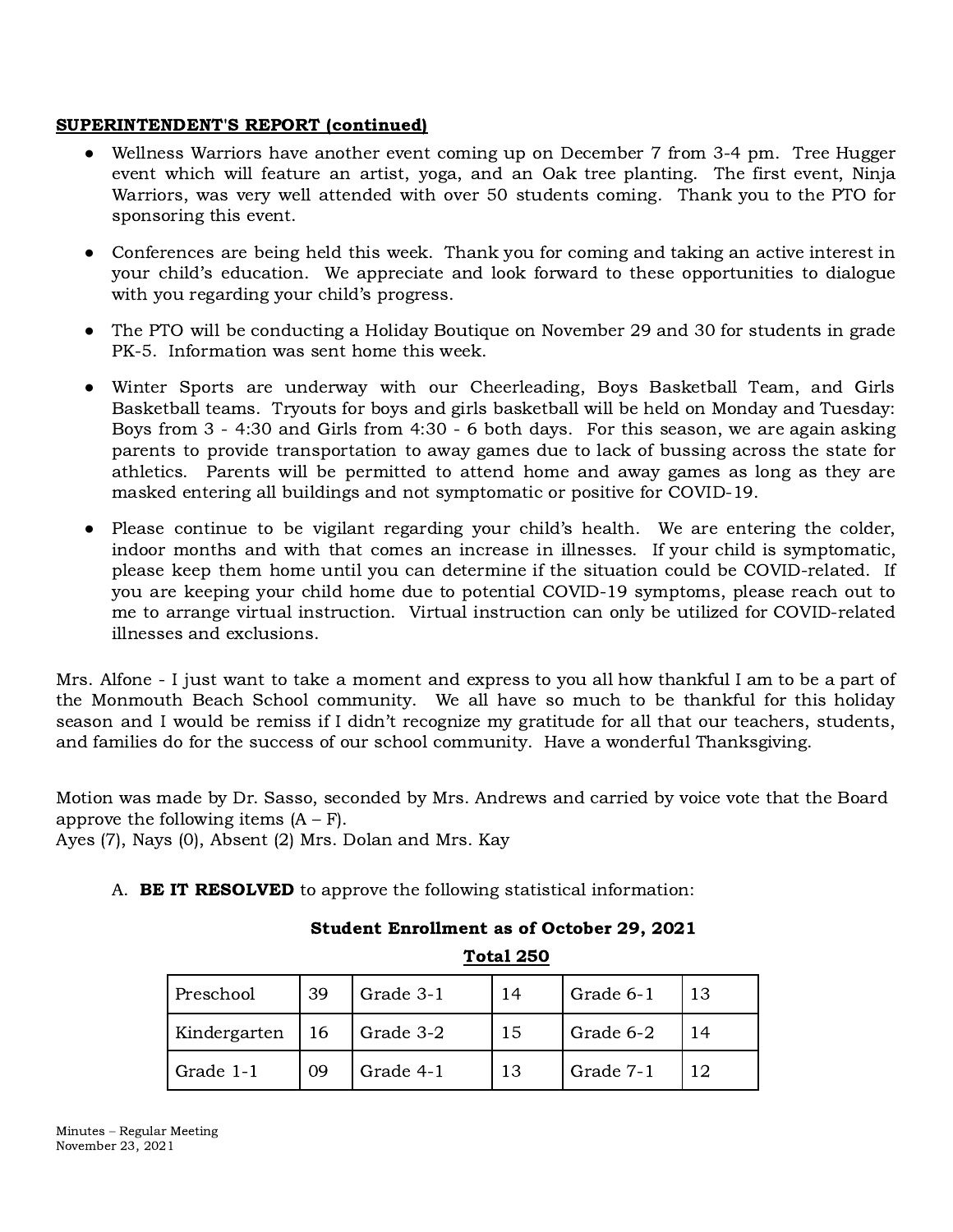| Grade 1-2 | -09 | Grade 4-2 | 12. | Grade 7-2 |  |
|-----------|-----|-----------|-----|-----------|--|
| Grade 2-1 |     | Grade 5-1 | 14  | Grade 8-1 |  |
| Grade 2-2 |     | Grade 5-2 | 14  | Grade 8-2 |  |

# SUPERINTENDENT'S REPORT (continued)

# Student Attendance

| September | 96.5% | February |  |
|-----------|-------|----------|--|
| October   | 93.0% | March    |  |
| November  |       | April    |  |
| December  |       | May      |  |
| January   |       | June     |  |

# Staff Attendance

| September | 89.0% | February |  |
|-----------|-------|----------|--|
| October   | 97.2% | March    |  |
| November  |       | April    |  |
| December  |       | May      |  |
| January   |       | June     |  |

- B. Harassment Intimidation and Bullying BE IT RESOLVED to affirm the HIB Form as presented by Mrs. Jessica Alfone.
- C. BE IT RESOLVED to approve the following security drills: Fire Drill – October 21, 2021 at 1:45 p.m. Security Drill - October 29, 2021 at 9:10 a.m.
- D. **BE IT RESOLVED** to approve Monmouth Beach School District's Emergency Procedure Manual (School Safety and Security Plan) for the 2021-2022 school year.
- E. **BE IT RESOLVED** to approve the School Safety and Security Plan Annual Review Statement of Assurance for the 2021-2022 school year.
- F. **BE IT RESOLVED** to approve the following HIB Report: Reported Incidents = 1 Confirmed Incident = 0

Unconfirmed Incident = 1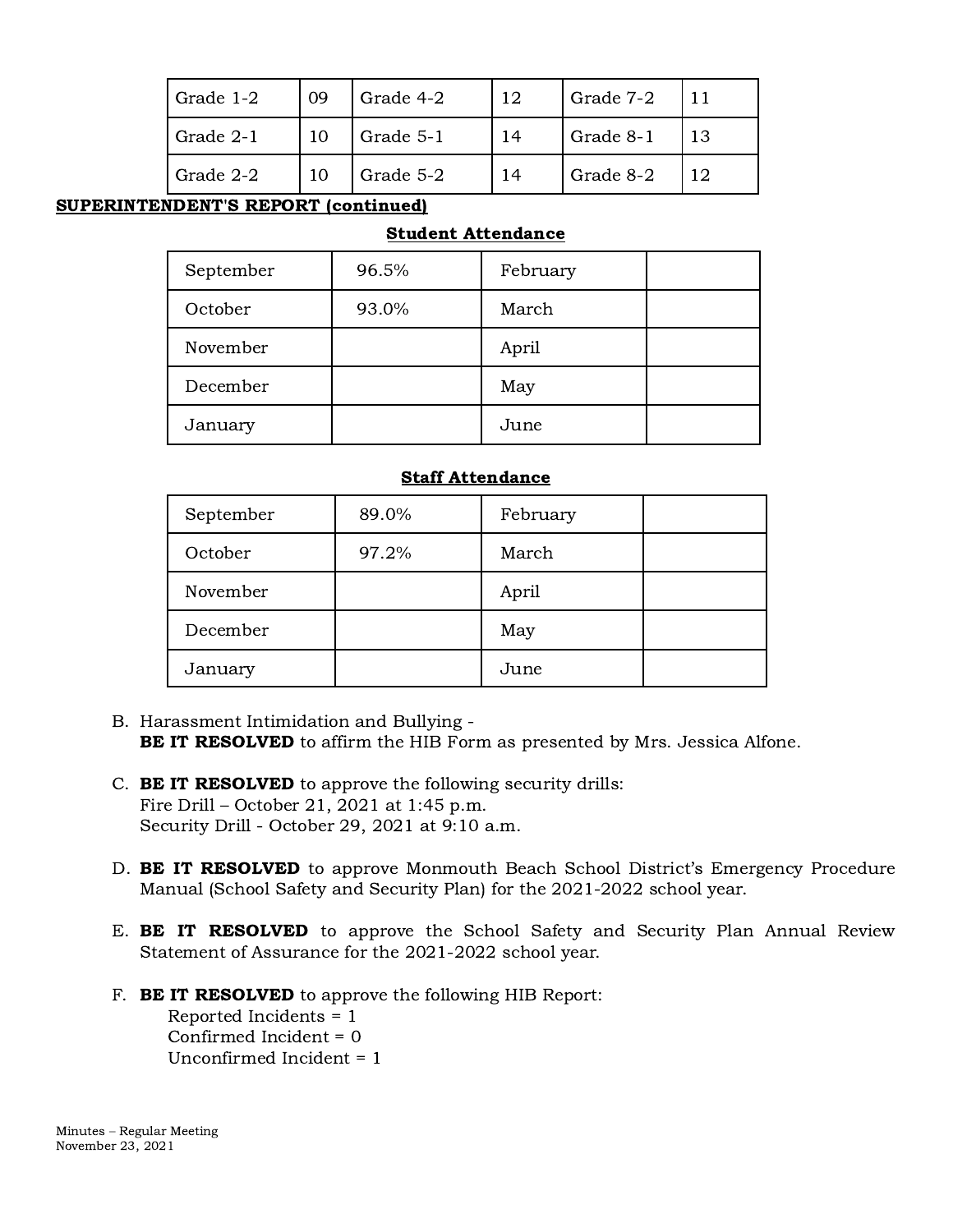## PTO PRESENTATION – Caroline Quattrochi

There was no presentation.

#### FINANCE

Chair: Ken Marowitz Vincent Sasso, Joseph Vecchio, Boyd Decker

Motion was made by Mr. Marowitz, seconded by Mrs. Andrews and carried by roll call vote that the Board approve the following item (A).

Ayes (7), Nays (0), Absent (2) Mrs. Dolan and Mrs. Kay

- A. **BE IT RESOLVED** to approve the following financial reports;
	- October- November 2021 Bill List in the amount of \$189,698.89
	- Payroll Gross total for October 2021 in the amount of \$331,423.46 Report of Board Secretary - September- Report

| Report of Board Secretary - Septembe |               |                |
|--------------------------------------|---------------|----------------|
| Fund 10 -                            |               | \$1,671,510.77 |
| Fund 20 -                            | $\mathcal{S}$ | $-6,283.25$    |
| Fund 40 -                            | \$            | 0.00           |
| Capital Reserve                      | \$            | 242,305.72     |
| Maintenance Res                      | \$            | 355,275.28     |
| Emergency Reserve \$                 |               | 10,208.07      |

- Monthly transfer reports for September, 2021. (**Attachment 1**)
- Pursuant to NJAC 6:120-2.13(d), I certify as of September 31, 2021 no budgetary line item account has been over-expand in violation of NJAC 6:20-22.13 (ad). I hereby certify that all of the above information is correct.
- Board Certification:

Pursuant to NJAC 6:20-2.3 (e), we certify that as of September 31, 2021, after review of the Secretary's Monthly Report and upon consultation with the appropriate district officials, that to the best of our knowledge, no major account or fund has been over expended in violation of NJAC 6A:23A-22.13(b) and that sufficient funds are available to meet the district's financial obligations for the remainder of the fiscal year.

Motion was made by Mr. Marowitz, seconded by Mrs. Andrews and carried by voice vote that the Board approve the following item (B).

Ayes (7), Nays (0), Absent (2) Mrs. Dolan and Mrs. Kay

B. **BE IT RESOLVED** to approve the M1 and Comprehensive Maintenance Plan Report for the 2021-2022 school year.

### PERSONNEL

Chair: Barbara Kay Melanie Andrews, Chris Dudick, Aleksandra King Minutes – Regular Meeting November 23, 2021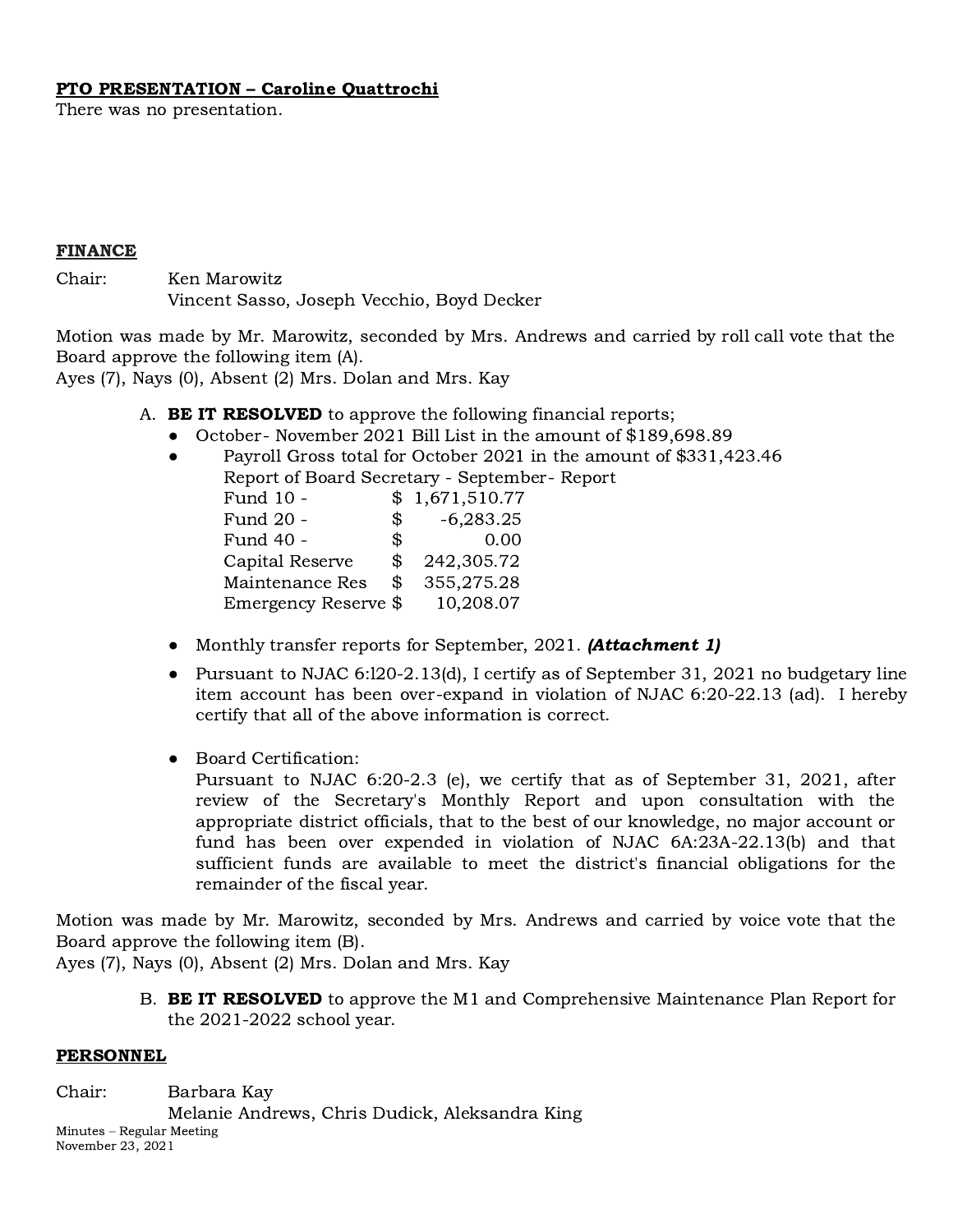Motion was made by Mrs. Andrews, seconded by Mrs. King and carried by roll call vote that the Board approve the following items  $(A – J)$ .

Ayes (7), Nays (0), Absent (2) Mrs. Dolan and Mrs. Kay

A. **BE IT RESOLVED** to revise the previously approved resolution for Rianne Bowlby as follows: To begin her maternity leave on Thursday, October 21, 2021, taking 79 sick days per her doctor's orders and then begin 12 weeks under the NJ Family Leave Act on February 25, 2022 through May 19, 2022. Unpaid leave will be taken from May 20, 2022 through June 17, 2022 with an anticipated return date of September, 2022.

# PERSONNEL (continued)

- B. BE IT RESOLVED to approve Emily Rossi as a mentor for Taylor Bell.
- C. **BE IT RESOLVED** to approve Michael Kammerer for a leave of absence, utilizing the New Jersey Family Leave Act, for a twelve week period beginning on January 1, 2022 with a return date of March 28, 2022.
- D. BE IT RESOLVED to approve Devon Sullivan as a substitute nurse for the 2021-2022 school year.
- E. **BE IT RESOLVED** to approve the payout of the unused accumulated sick days for Susan Gillick per the MBTA Contract: 55.5 unused sick days at \$50.00/day for a total of \$2,775.00.
- F. **BE IT RESOLVED** to amend the leave approval for Rianne Bowlby as follows: To begin my maternity leave on Thursday, October 21, 2021. I will be taking 79 sick days, and then begin my 12 weeks of FLA on February 25, 2022. My anticipated date of return is September 2022. These dates may change at the discretion of my doctor. Sick Days: October 21, 2021 - February 24, 2022 Family Leave Insurance: February 25, 2022 - May 20, 2022 Unpaid Leave: May 23, 2022 - June 17, 2022
- G. **BE IT RESOLVED** to amend the approval of Taylor Bell, Long Term Leave Replacement, from November 2, 2021 through June 17, 2022.
- H. **BE IT RESOLVED** to approve Kylie Johnson and Meg Aferiat as Substitute Teachers for the remainder of 2021-2022 school year.
- I. BE IT RESOLVED to approve Michael Perez as the MBS Girls' Basketball Coach for the 2021-2022 school year at Year 4 of the Athletic Stipends Schedule B Guide (\$4,066.00) under the MBTA approved contract.
- J. **BE IT RESOLVED** to approve the following leave of absence for Brianne Mitchell as follows: Maternity Leave of Absence, beginning February 14, 2022 until March 14, 2022, using 20 sick days then utilizing NJFLA from March 15, 2022 until June 7, 2022 with an anticipated return date of June 8, 2022. These dates are subject to change at the discretion of my doctor.

# CURRICULUM AND INSTRUCTION

Chair: Chris Dudick Minutes – Regular Meeting November 23, 2021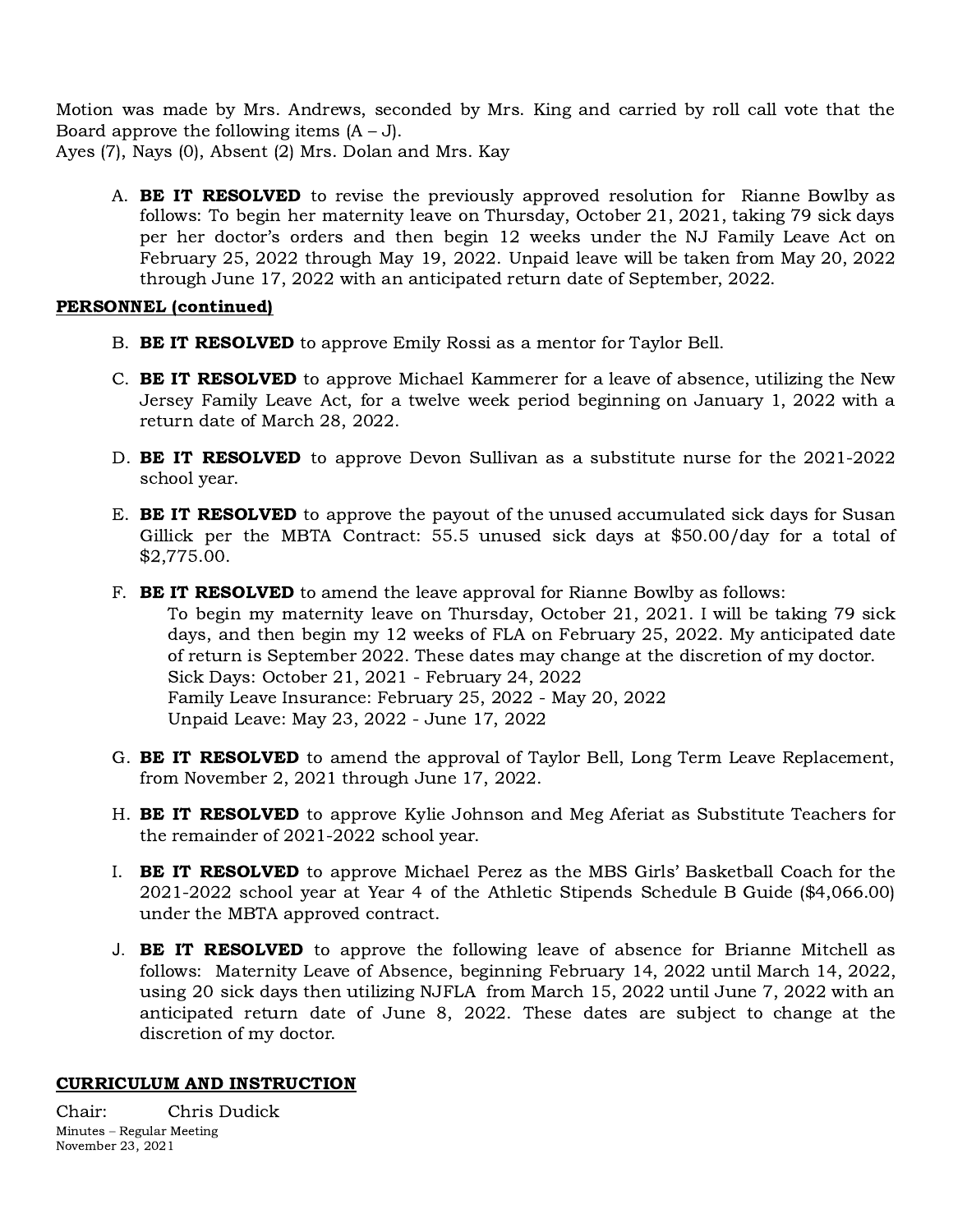Barbara Kay, Melanie Andrews, Aleksandra King

Motion was made by Mr. Dudick, seconded by Mrs. Andrews and carried by roll call vote that the Board approve the following item (A).

Ayes (7), Nays (0), Absent (2) Mrs. Dolan and Mrs. Kay

A. **BE IT RESOLVED** to approve the following workshops:

- Courtney MacKay to attend Learn to Teach Yoga and Mindfulness on January 15 and January 16, 2022 at a cost of \$350.00.
- Amanda Mergner to attend NJL2L Resident Orientation on December 14, 2021 from 9:00 a.m. - 12:00 p.m. at no cost.

# BUILDING AND GROUNDS

Chair: Vincent Sasso Ken Marowitz, Boyd Decker, Joseph Vecchio

# **POLICY**

Chair: Melanie Andrews

Motion was made by Mrs. Andrews, seconded by Mr. Decker and carried by voice vote that the Board approve the following item (A).

Ayes (7), Nays (0), Absent (2) Mrs. Dolan and Mrs. Kay

|                   | A. <b>BE IT RESOLVED</b> to approve the second reading of the following policies: |
|-------------------|-----------------------------------------------------------------------------------|
| P1644.14          | School Employee Vaccination Requirements New                                      |
| P1648.14          | Safety Plan for Healthcare Settings in School Building New                        |
| P <sub>2425</sub> | Emergency Virtual Instruction Program New                                         |
| P & R 5751        | Sexual Harassment of Students (Revised)                                           |

# GENERAL ITEMS

A. The December Board meeting will be held on December 14, 2021 at 7:00 P.M. The Curriculum and Instruction/Personnel Committee will meet on December 8, 2021 at 8:15 A.M. and the Buildings and Grounds/Finance Committee will meet on December 9, 2021 at 8:15 A.M.

# PUBLIC DISCUSSION

In compliance with Open Public Meetings Act PL 1975, Chapter 10:4-12 subsection b, - A public body may exclude the public only from that portion of a meeting at which the public body discusses any matter involving the employment, appointment, termination of employment, terms and conditions of employment evaluation of the performance of promotion or discipline of any specific prospective public officer or employees or current public offer or employee employed or appointed by the public body, unless all the individual employees or appointees whose rights could be adversely affected request in writing that such matter or matters be discussed at a public meeting. As per Board Bylaws, 0167, public participation in Board Meetings, such remarks are to be limited to five minutes duration. The Board of Education, though affording the opportunity for members of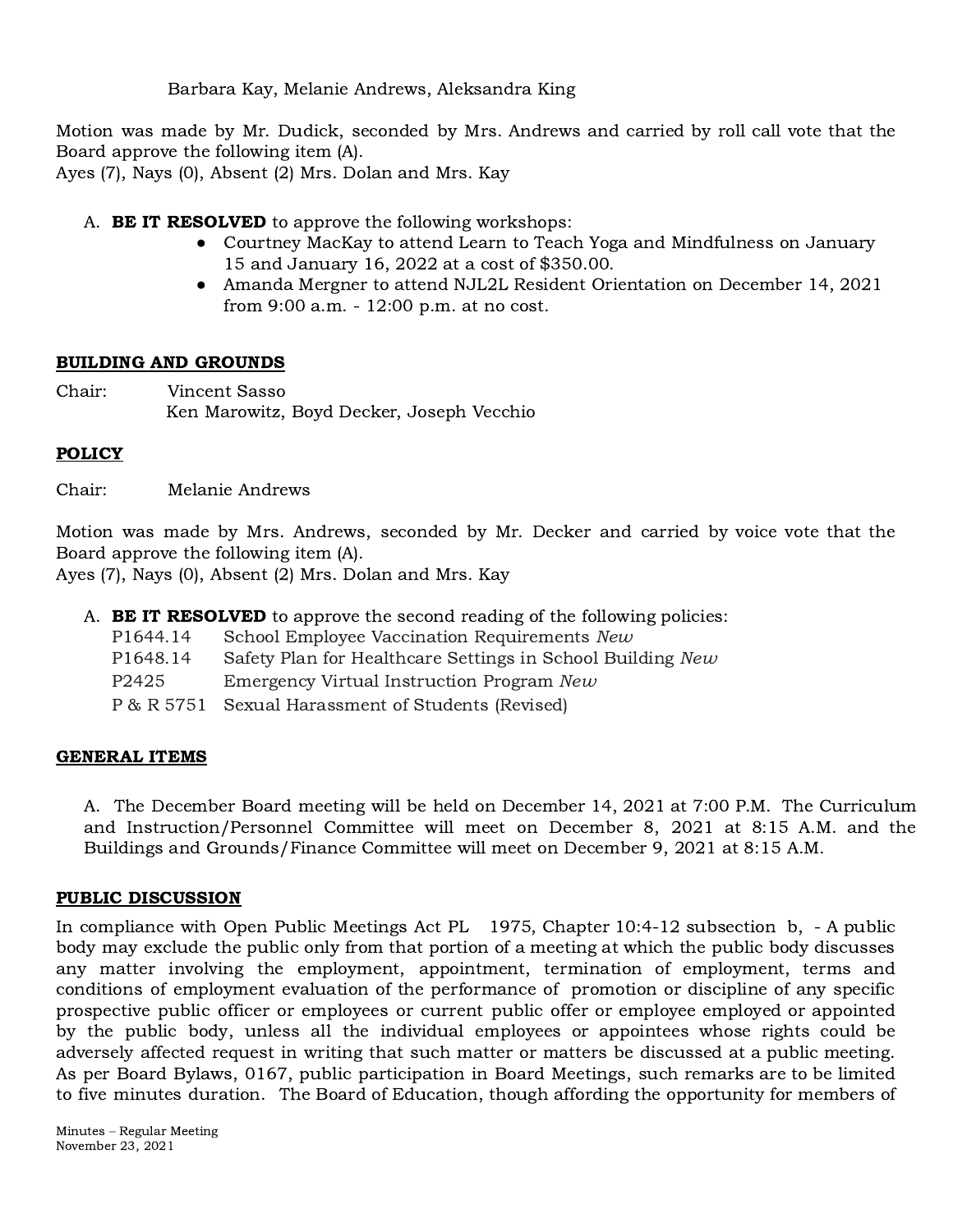the public to comment will not engage and/or make remarks concerning matters of student confidentiality and/or matters of personnel wherein employees of the District have not been given notice of the Board's intent to discuss their terms and conditions of employment. Members of the public are reminded that though they are afforded the opportunity to address the Board, they are not given license to violate the laws of slander. Comments made by members of the public that are not in keeping with the orderly conduct of a public meeting will be asked to yield the floor and if they fail to do so may be subject to charges under New Jersey statutes associated with disruption of a public meeting.

Jenna Pollicino 95 Seaview Way

Mrs. Pollicino stated to the Board that in reading the minutes she did not see any follow up by the Board with respect to the August meeting and the issue of mask wearing. She asked if the Board is able to respond to questions asked of them at meetings.

# PUBLIC DISCUSSION (continued)

Mr. Genovese – The Board has the right to make comments but may choose to withhold comments until they have an opportunity to research the issue.

Dr. Sasso stated that if Mrs. Pollicino recalls, at the August meeting Mrs. Dolan spoke regarding the issue and stated that the Board represents the public and this particular issue is heavily divided. Because it is mandated by the Governor, the Board had no choice but to follow the directives and that was clearly stated at the August Board meeting.

The next issue Mrs. Pollicino addressed to the Board was her concern about the new curriculum that the Governor and Commissioner of Education want to mandate for next year. The concern she has is the explicit sexual nature in the health curriculum. She feels that this is again the government over reaching and over stepping their authority. She feels this discussion should be between parents and their children when the parents feel that it is an appropriate time to discuss such topics. She asked when the Board would make a decision on this curriculum.

Mrs. Alfone stated that the curriculum and the standards are under review and will not be presented to the Board until sometime next year after the State finishes their research and the administration has had the opportunity to review the content and have discussions with the curriculum committee. Mrs. Alfone assured Mrs. Pollicino that the implementation of this curriculum and standards are not made in a vacuum and will be reviewed by the curriculum committee and discussed with the full Board prior to adoption.

Mrs. Pollicino was also concerned about the possible mandate of vaccinations for children and felt that the government does not have the right to enforce this. She recited a quote from Dr. Martin Luther King supporting her belief.

Mr. Vecchio supported Mrs. Pollicino stating that he feels very strongly against the potential mandate to vaccinate children as well as the new curriculum that is being discussed, believing that the material in the curriculum should be taught by the parents and not by the school.